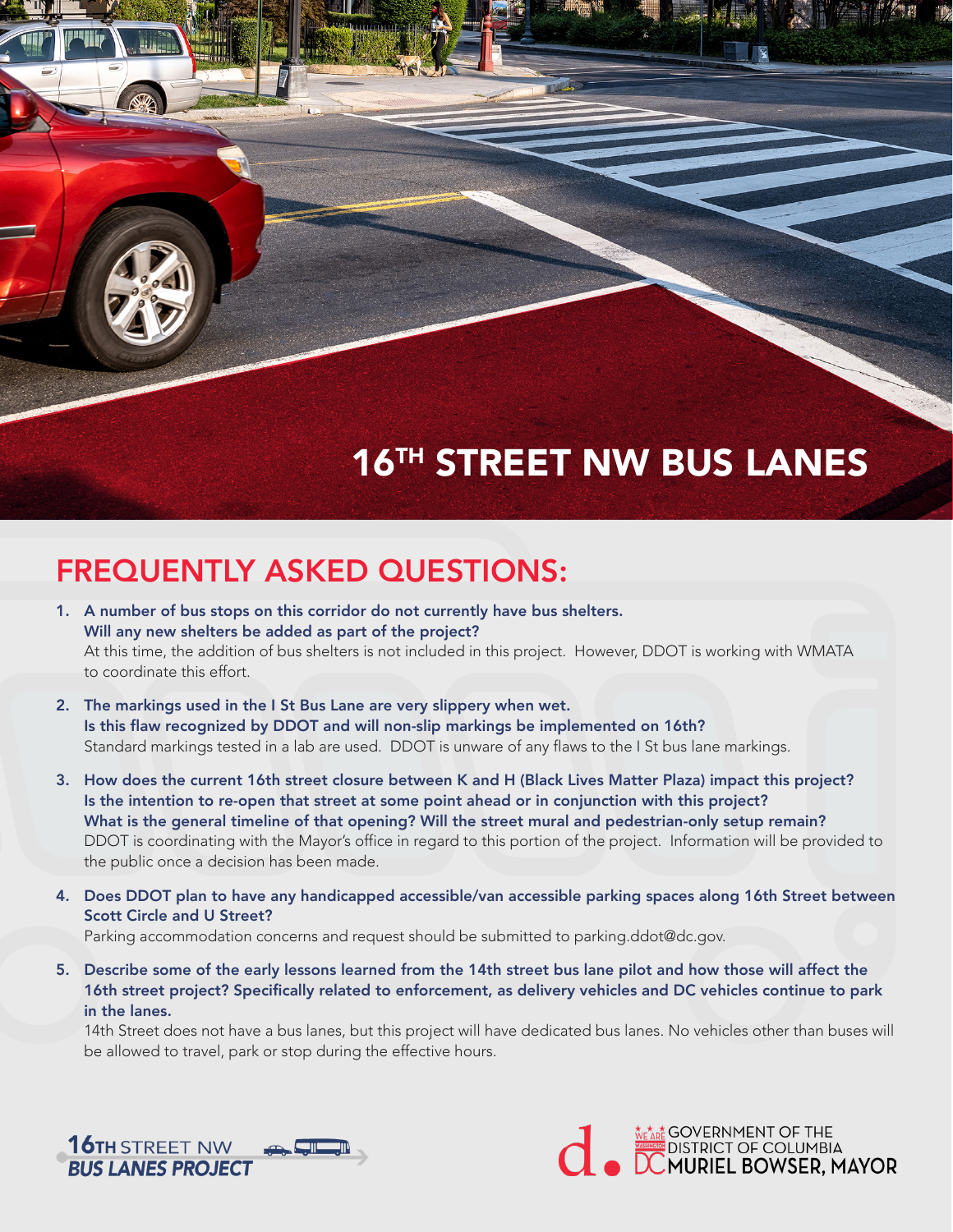- 6. Who is the project contact, email/phone, if there are issues w/ pedestrian accommodation during construction? See the "Contact" tab on the project website.
- 7. Will a copy of tonight's presentation be shared on the project website? Yes. Currently on the "Public Engagement" tab under "Document Library."
- 8. Why does it take a full year just to put down bus lanes? Wouldn't it be more efficient to do it faster? Due to other project element such as Signal and Electrical sign upgrades, utility relocations, construction at the key intersections, weather, and coordination with neighboring projects.
- 9. Why is underground utility work necessary? Aren't they just painting the streets? Underground utility work is necessary to install new drainage, as well as electrical for blank out signs and traffic signals.
- 10. Will there be any project elements (such as traffic-calming measures) aimed at addressing speeding on 16th Street?

No.

11. Explain how the traffic signals will change as a result of this project?

Traffic signals at Columbia/Harvard will be upgraded; however, there is no change to the traffic signal timing along the corridor.

12. Capital Grid says it's had to change the timing of its program on 16th St from V to T St because of the bus lane project. Can you clarify and explain?

DDOT is coordinating with PEPCO Capital Grid. Since 16th Street Bus Lanes is underway Capital Grid increased manpower between V St and T St in order for both projects to meet their schedule. Work can not begin between the two intersection until Capital Grid is complete.

- 13. There's currently work going on at Harvard St and appx U St. Is that work related to this project? No. The ongoing work at Harvard St is for Washington Gas. The ongoing work at U St is for Pepco.
- 14. Are the blank out signs, south of U Street, LED signs used to change lane directions? The blank out signs south of U Street will display "No Left Turns". The signs will be attached to light/traffic poles.
- 15. Explain the work at the of Harvard and Columbia intersection?

Work is scheduled to begin at Columbia/Harvard at the end of February. All traffic medians will be modified in order to accommodate the change in traffic pattern from southbound 16th St to Columbia Rd. The four medians will be reconstructed in phases in order to eliminate the impact on traffic and pedestrians. Existing traffic signals will be on temporary bases until reconstruction of the medians are completed and the new traffic signals are installed. There will be signage for traffic and pedestrian detours around the construction zone.

- 16. Will bicyclists be allowed to cycle in the bus lanes? No, bicyclist will use travel lanes.
- 17. Will bikeshare be temporarily relocated at Harvard St due to construction? Yes. Coordinating with DDOT Bikeshare department and local ANC's.
- 18. What are the "Apartment Renovations" from 16th and Irving to 16th and Lamont? Is that multiple buildings? Not associated with this project. DDOT is coordinating with other projects within the project limit to avoid further complication and traffic burden.
- 19. Were existing lane widths modified, particularly between Harvard/Columbia to Arkansas, in order to accommodate the bus lanes?

Existing medians will be modified in order to change traffic pattern at 16th and Columbia to accommodate the bus lanes. Between Columbia/Harvard to Arkansas existing lane widths are not modified.